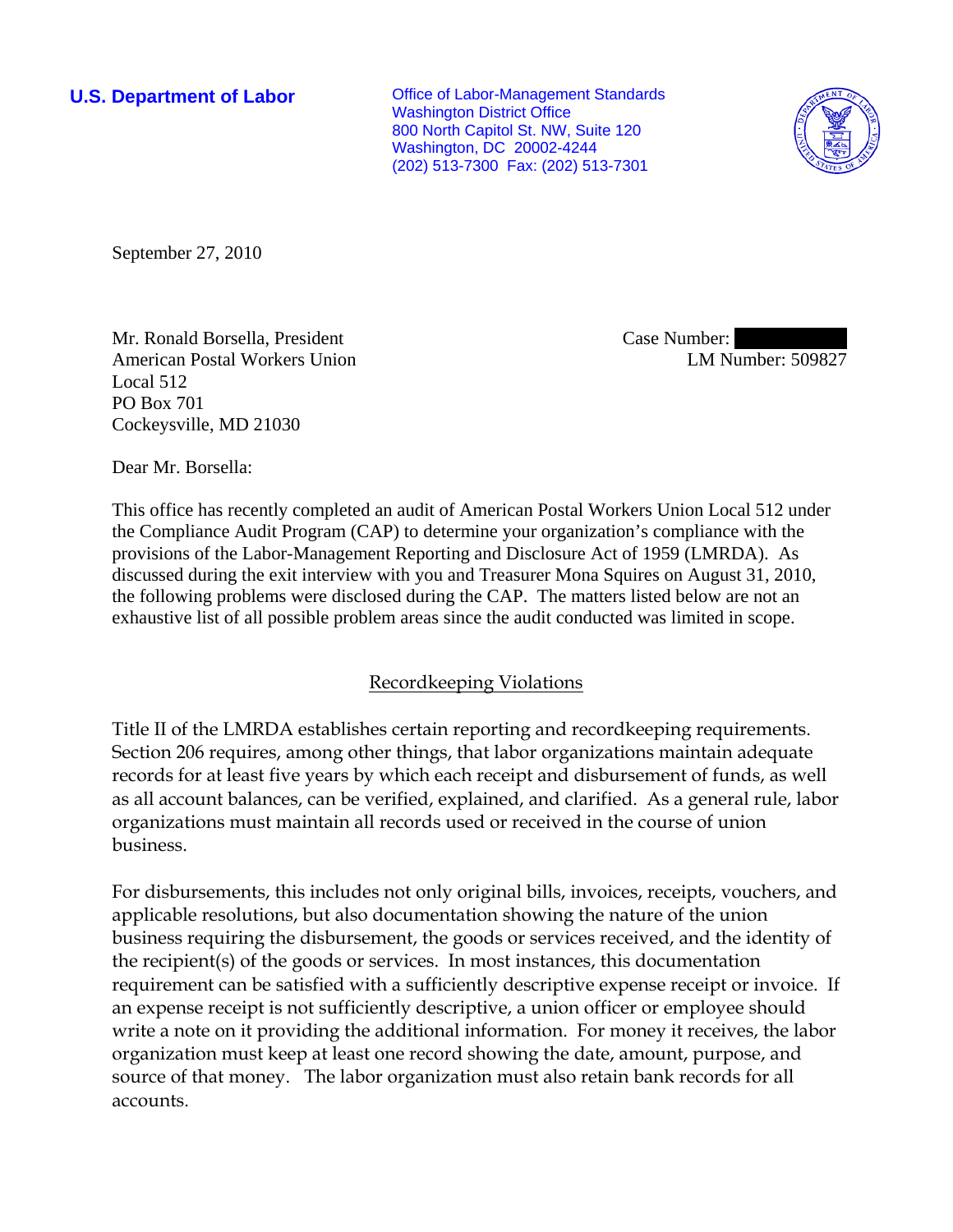The audit of Local 512's 2008 records revealed the following recordkeeping violations:

1. Meal Expenses

Local 512 did not require officers and employees to submit itemized receipts for meal expenses. The union must maintain itemized receipts provided by restaurants to officers and employees. These itemized receipts are necessary to determine if such disbursements are for union business purposes and to sufficiently fulfill the recordkeeping requirement of LMRDA Section 206.

Local 512 records of meal expenses did not always include written explanations of union business conducted or the names and titles of the persons incurring the restaurant charges. For example, on March 11, 2008, a charge was made on a union credit card to Adams Ribs located in Edgewater, Maryland for \$148.40. There was nothing in the union's records to document the specific union purpose of the meal and the attendees. Union records of meal expenses must include written explanations of the union business conducted and the full names and titles of all persons who incurred the restaurant charges. Also, the records retained must identify the names of the restaurants where the officers or employees incurred meal expenses.

2. General Credit Card Expenses

Local 512 did not retain adequate documentation for credit card expenses incurred by local union officers. For example, on April 11, 2008, there was a charge on a union credit card at the United States Postal Service. The receipt for this transaction was not maintained by the union. There were also several purchases for which the union purpose was not clear. As previously noted above, labor organizations must retain original receipts, bills, and vouchers for all disbursements. In addition, the union records must document the union business purpose of the disbursement. The president and treasurer (or corresponding principal officers) of your union, who are required to sign your union's LM report, are responsible for properly maintaining union records.

3. Lost Wages

Local 512 did not retain adequate documentation for lost wage reimbursement payments to several union officers. The union must maintain records in support of lost wage claims that identify each date lost wages were incurred, the number of hours lost on each date, the applicable rate of pay, and a description of the union business conducted. The OLMS audit found that a majority of the lost time payments to Local 512 officers lacked the date, hours, and specific union purpose of the lost time incurred. For example, on February 11, 2008, Vice President Rodger Rhodes was paid \$1,225.67 via check # ||||||||||. The description on the expense voucher and the check indicated that this payment was for lost salary. However, there was nothing in the union records to substantiate the hours lost by Rhodes or the union purpose.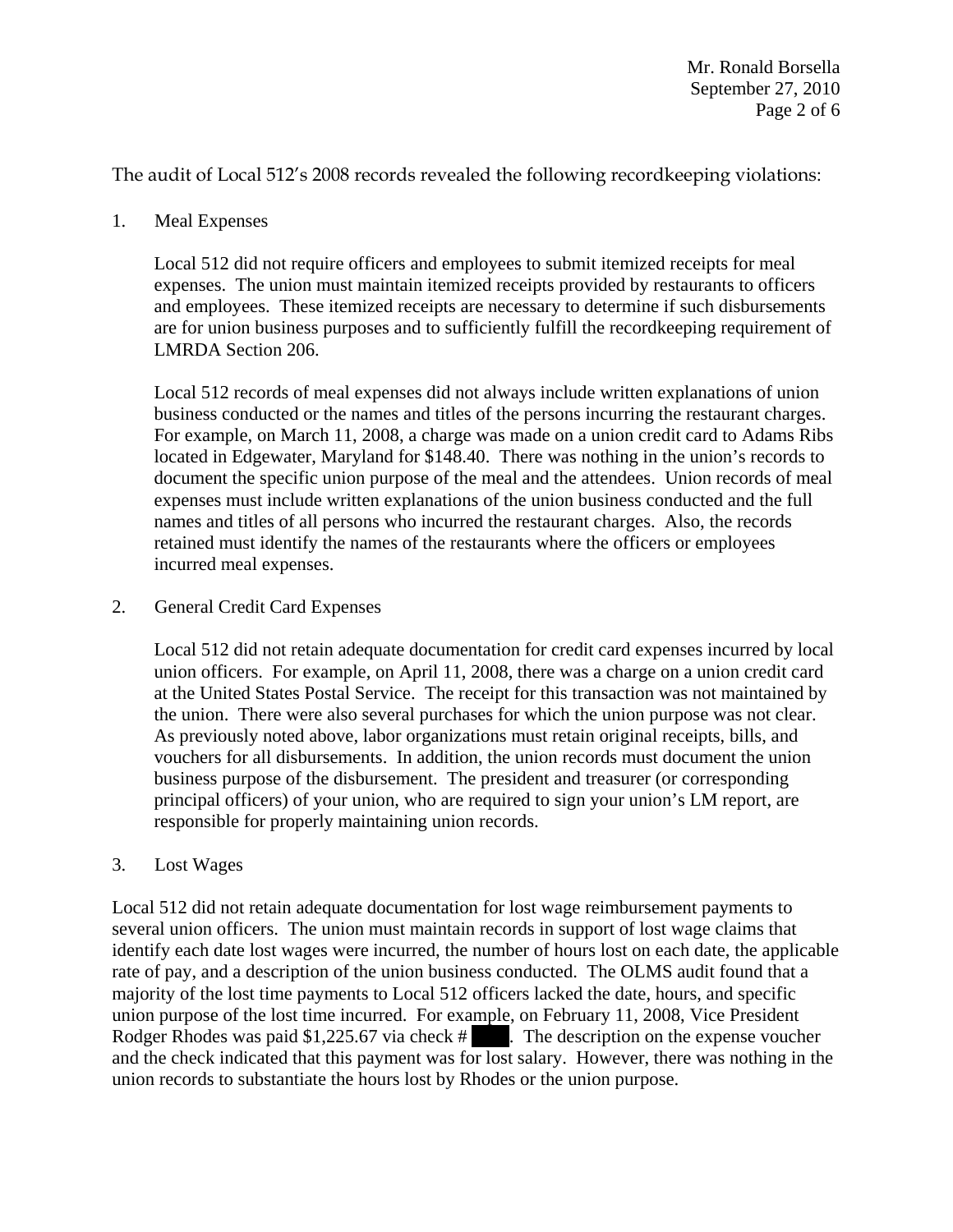During the exit interview, I provided examples of how Local 512 may use its current expense voucher to satisfy this requirement.

4. Disposition of Property

Local 512 did not maintain an inventory of t-shirts it purchased, sold, or gave away. The union must report the value of any union property on hand at the beginning and end of each year in Item 30 (Other Assets) of the LM-3. The union must retain an inventory or similar record of property on hand to verify, clarify, and explain the information that must be reported in Item 30.

The union must record in at least one record the date and amount received from each sale of t-shirts.

5. Failure to Record Receipts

Local 512 did not record in its receipts records some receipts which originated from social activities during the year. For example, the union held a crab fest during the fiscal year in which monies were collected from individual members by way of ticket sales. The union failed to adequately record the date and amount received, and the source of the monies. Union receipts records must include an adequate identification of all money the union receives. The records should show the date and amount received, and the source of the money.

6. Failure to Maintain Records

Local 512 failed to maintain records for some union disbursements. In addition, the business purpose for some disbursements was not clear. For example, the union wrote a check to West Virginia University for \$3,400. However, there was no receipt or invoice in the union's records and nothing to specify the business purpose for this disbursement. All union records must be maintained. In addition, the union records should indicate the business purpose of all disbursements.

Based on your assurance that Local 512 will retain adequate documentation in the future, OLMS will take no further enforcement action at this time regarding the above violations.

## Reporting Violations

The audit disclosed a violation of LMRDA Section 201(b), which requires labor organizations to file annual financial reports accurately disclosing their financial condition and operations. The Labor Organization Annual Report (Form LM-3) filed by Local 512 for fiscal year ending December 31, 2010, was deficient in the following areas: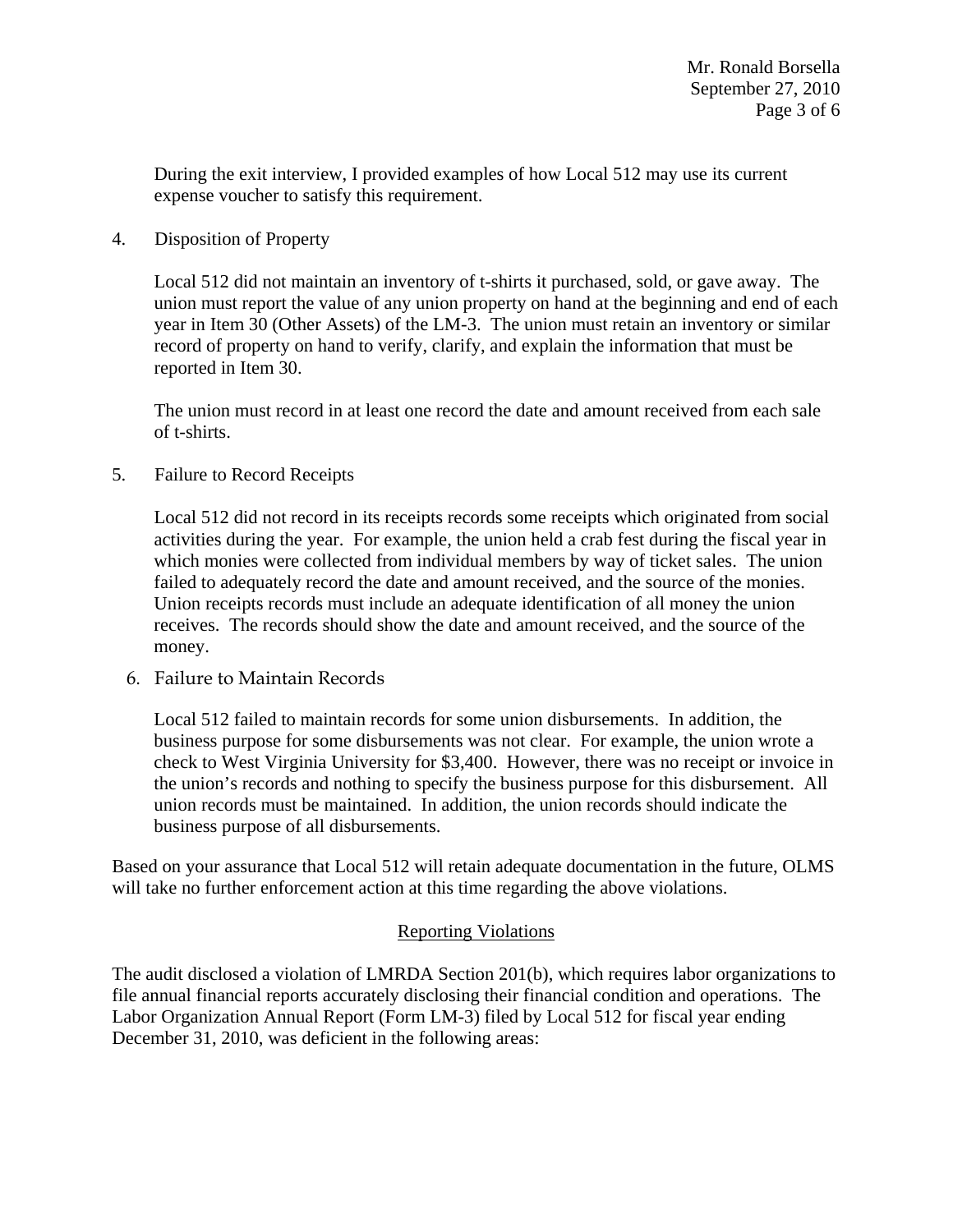Mr. Ronald Borsella September 27, 2010 Page 4 of 6

1. Acquire/Dispose of Property

Item 13 [LM-3] (During the reporting period did your organization acquire or dispose of any assets in any manner other than by purchase or sale?) should have been answered, "Yes," because the union gave away t-shirts during the year. The union must identify the type and value of any property received or given away in the additional information section of the LM report along with the identity of the recipient(s) or donor(s) of such property. The union does not have to itemize every recipient of such giveaways by name. The union can describe the recipients by broad categories if appropriate such as "members" or "new retirees." In addition, the union must report the cost, book value, and trade-in allowance for assets that it traded in.

2. Failure to Properly Report Loan to Union Officer

Local 512 failed to accurately report the beginning balance of a loan made to Local 512 Vice President Rhodes in fiscal year 2007 in Column A of Item 26 "Loans Receivable" on the union's 2008 LM-3 report. The beginning balance of all outstanding loans must be reported in Column A of Item 26.

3. Cash Reconciliation

It appears that the cash figures reported in Item 25 are not the cash figures according to the union's books after reconciliation to the bank statements. The instructions for Item 25 state that the union should obtain account balances from its books as reconciled to the balances shown on bank statements.

4. Failure to Report Interest

Local 512 did not report the interest it received on its investment accounts in any of the cash receipts categories in Statement B (Receipts and Disbursements). Interest received from an investment should be reported in Item 41 (Interest and Dividends).

Local 512 must file an amended Form LM-3 for fiscal year ending December 31, 2008, to correct the deficient items discussed above. I provided you with a blank form and instructions, and advised you that the reporting forms and instructions are available on the OLMS website (www.olms.dol.gov). The amended Form LM-3 should be submitted to this office at the above address as soon as possible, but not later than October 15, 2010. Before filing, review the report thoroughly to be sure it is complete, accurate, and signed properly with original signatures.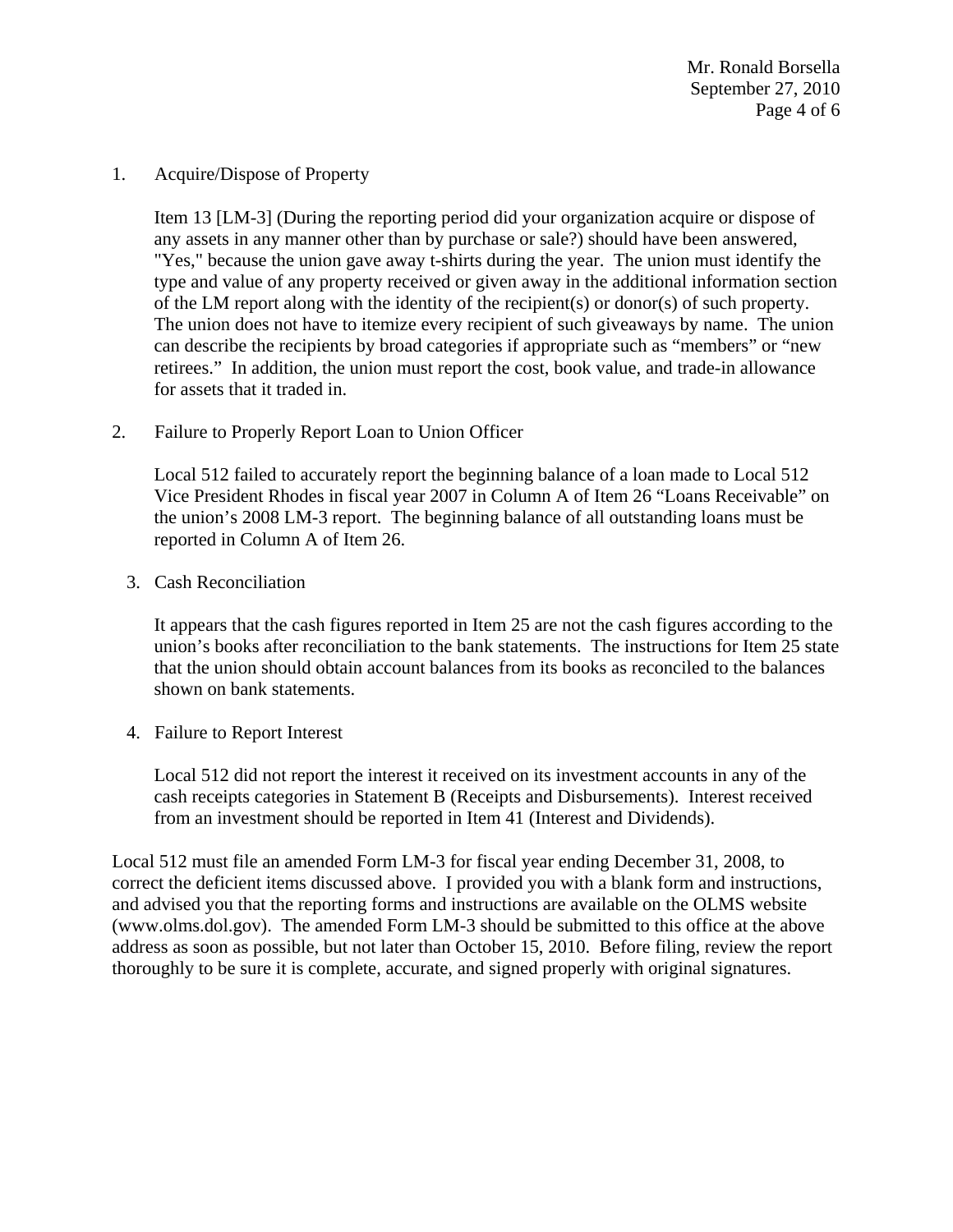Mr. Ronald Borsella September 27, 2010 Page 5 of 6

### Other Violation

The audit disclosed the following other violation:

Improper Loan

The audit revealed that Local 512 loaned Local 512 Vice President Rhodes \$2,451.34 during fiscal year 2007. While this was outside of the audit period, a loan to an officer in excess of \$2,000 is a violation of LMRDA Section 503(a). A portion of the loan has been repaid and the outstanding loan amount is now less than \$2,000.

#### Other Issues

1. Personal Charges on Credit Cards

The audit revealed that three Local 512 officers made personal charges on the union credit card. In the opening interview, the union officers advised that the union's policy is that personal purchases cannot be made on the union credit card. Although the officers promptly repaid Local 512 for the personal expenses charged, OLMS strongly recommends that Local 512 follow its policy of no personal purchases on the union credit cards because this may lead to misuse of union funds.

2. Improper Payments to an Officer Per Local Constitution

The audit revealed that the Local 512 President was being improperly paid per the Local 512 Constitution for time spent conducting union business. Article 10 (Salaries and Compensation), Section 1 of the Local 512 Constitution states: "President: one (1) hour per week lost time per 35 members or fraction of 35 members per month." Lost time is time that a union officer or member spends conducting union business that is not paid by his or her employer. The audit revealed that the president was paid for the number of hours that he worked each month. However, the president was retired from the U.S. Postal Service and did not lose any time when conducting this business. Since the president did not lose any time from his work for an employer, according to the Local 512 Constitution, the president should not have been paid for the time that he spent conducting union business. We strongly recommend that the union look into additional internal controls to make sure that all union payments are proper and in accordance with the Local 512 Constitution.

3. Excess Payments to an Officer Per Local Constitution

The audit revealed that the Local 512 President was paid in excess of the number of hours authorized in the Local 512 Constitution for conducting union business. Article 10 (Salaries and Compensation), Section 1 of the Local 512 Constitution states: "President: one (1) hour per week lost time per 35 members or fraction of 35 members per month." This provision allowed the President to be paid for approximately 69 hours per month for lost time spent conducting union business (see above for issue related to the president not